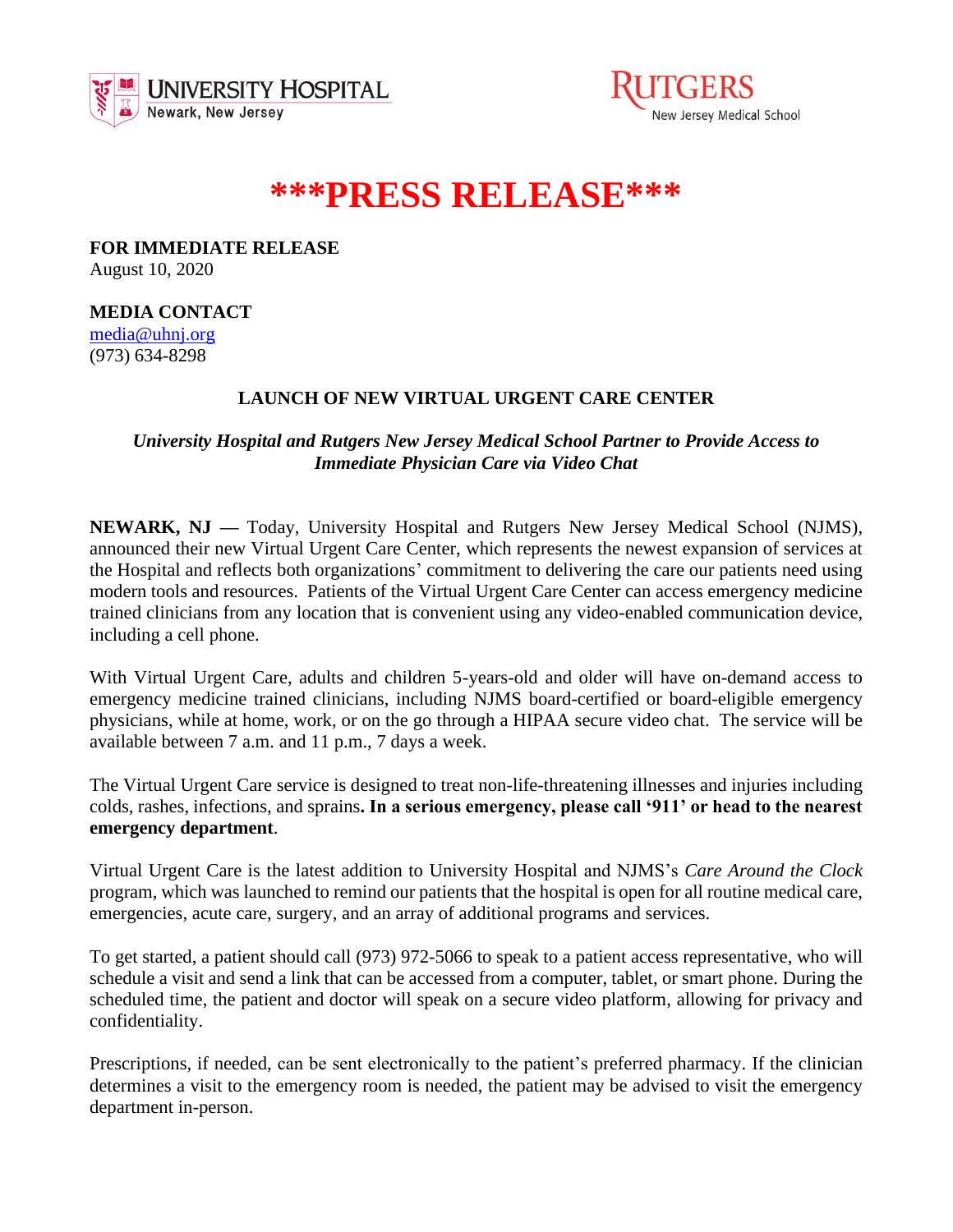"We look forward to serving our community in a new and innovative way that combines medical expertise with state-of-the-art technology," said **Jonathan Green, Executive Director of the University Hospital Emergency Department**. "Virtual Urgent Care allows our patients to access superior medical care online, from the comfort of their own home."

"At University Hospital, we are always looking for new ways to keep our community healthy," said **Shereef Elnahal, MD, MBA, President & CEO of University Hospital**. "Patients now have a convenient way to get care from an expert physician, without needing to travel."

"I am excited about this enhanced collaboration between Rutgers NJMS and University Hospital that will expand urgent care service for patients with minor medical illness and injury," said **Lewis Nelson, MD, Chief of Service of the University Hospital Emergency Department, and Chair of the Department of Emergency Medicine at Rutgers NJMS**. "Leveraging our longstanding relationship will enhance access to high quality care for the people of Newark and the surrounding region."

Conditions not appropriate for Virtual Urgent Care include:

- Signs of heart attack, including chest pain or difficulty breathing
- Signs of stroke, such as sudden onset slurred speech, numbness, one-sided muscle weakness
- Severe pain that does not improve with nonprescription medications
- Poisoning or overdose (Call New Jersey Poison Information & Education System at 1-800-222- 1222)
- Coughing up or vomiting blood
- Severe wounds, lacerations, or amputations
- Severe abdominal pain
- Genital complaints

NJMS physicians are still treating patients on-site in the emergency room at University Hospital. The emergency room is open and safe for in-person visits for patients with medical conditions and emergencies, including the ones referenced above.

Payment for a Virtual Urgent Care visit is designed to be affordable for as many people as possible. All forms of insurance are accepted and participants in the New Jersey Hospital Care Payment Assistance Program (Charity Care) are welcome to use the service. A copay may apply to your visit, depending on your insurance plan. The patient access representative can advise you on payment options in the initial scheduling call.

# # #

## **University Hospital**

University Hospital is part of one of the nation's leading academic medical centers and is the Level 1 Trauma Center for Northern New Jersey. Located at University Heights in Newark, University Hospital is a principal teaching hospital of Rutgers Biomedical and Health Sciences and a regional resource for advanced services across many medical specialties. For more information about University Hospital, please visit [www.uhnj.org.](about:blank)